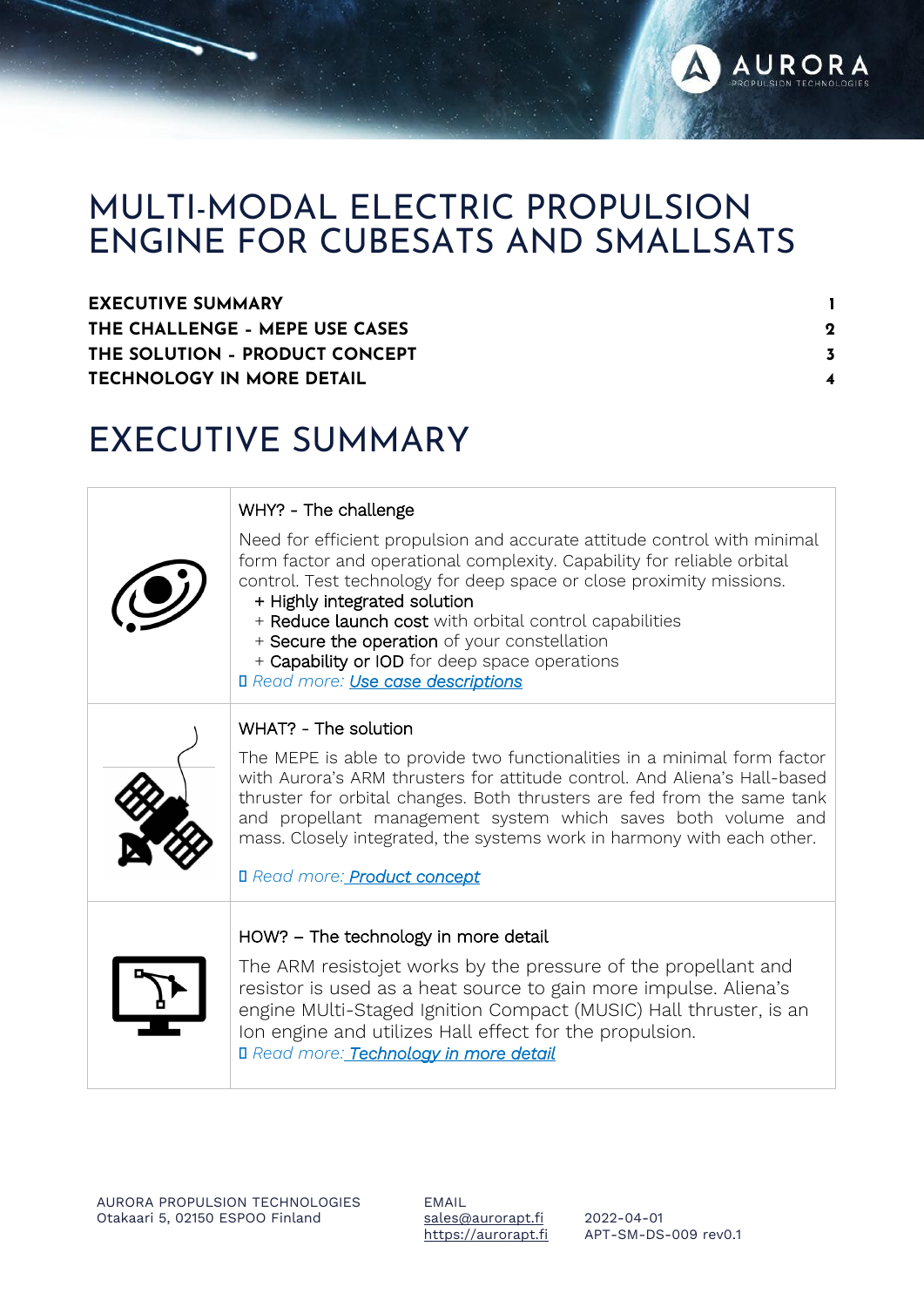

## THE CHALLENGE – MEPE USE CASES

There are two main use cases for the MEPE: 1) MEPE for constellations 2) MEPE for deep space missios

### MEPE for Constellations



#### MEPE for Deep space missions

| missions<br>Hall-derived thruster for<br>orbital changes and resistojet<br>Value : One system will take<br>Launch cost to<br>thrusters for attitude control.<br>care of everything you need<br>outside LEO are<br>for propulsion in the deep<br>the MEPE is able to provide<br>order of magnitude<br>space mission. Lower launch<br>both functionalities in a<br>higher.<br>cost with increased mission<br>minimal form factor.<br>In deep space there<br>capabilities.<br>has to be a way to<br>The system can be used on or<br>desaturate reaction<br>off LEO as it provides<br>Example: 50 kg satellite<br>wheels.<br>capable of Lunar orbital<br>propulsive attitude control.<br>Need for efficient<br>With MEPE, a 50 - 100 kg<br>operations. 20 % smaller<br>propulsion and<br>satellite which reduces<br>satellite can perform<br>accurate attitude<br><b>THRUSTERS</b><br>maneuvers requiring complex<br>launch cost by 500 k€.<br>control<br>4-degrees-of-freedom orbital |
|------------------------------------------------------------------------------------------------------------------------------------------------------------------------------------------------------------------------------------------------------------------------------------------------------------------------------------------------------------------------------------------------------------------------------------------------------------------------------------------------------------------------------------------------------------------------------------------------------------------------------------------------------------------------------------------------------------------------------------------------------------------------------------------------------------------------------------------------------------------------------------------------------------------------------------------------------------------------------------|
| control.<br><b>PLASMA</b><br><b>BRAKE</b>                                                                                                                                                                                                                                                                                                                                                                                                                                                                                                                                                                                                                                                                                                                                                                                                                                                                                                                                          |

AURORA PROPULSION TECHNOLOGIES Otakaari 5, 02150 ESPOO Finland

EMAIL [sales@aurorapt.fi](mailto:sales@aurorapt.fi) [https://aurorapt.fi](https://aurorapt.fi/)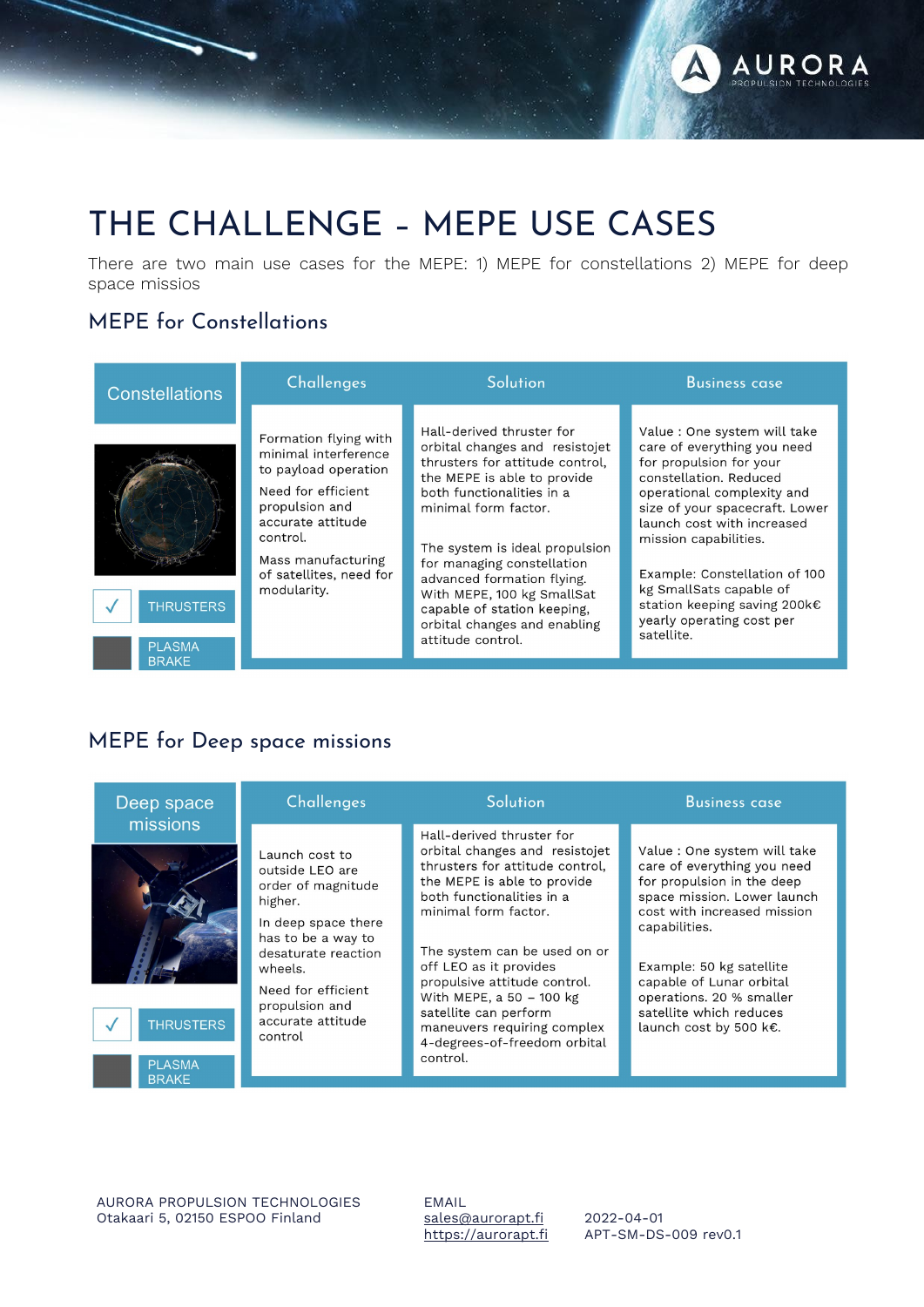

## THE SOLUTION – PRODUCT CONCEPT MEPE IN A NUTSHELL

With the Multi-modal Electric Propulsion Engine you can effectively control your satellite up to 150 kg mass and it works on any orbit.

MEPE brings many benefits, save your satellites space for payload and achieve more with smaller size. It brings savings on integration and lowers launch cost by allowing the control of your orbit.

Main components of the MEPE are

- 1. 4 Aurora ARM thrusters
- 2. Aliena MUSIC engine for orbital changes
- 3. Best of both: high thrust & high impulse
- 4. Highly compact (5U)
- 5. Integrated actuation electronics
- 6. Modular housing, easy to mount to any satellite



Engineering model of the MEPE

#### MEPE IS SAFE AND DEPENDABLE

The MEPE is inherently safe and reliable due to its simplicity. The system uses green propellant. Both systems are state of art technology and they are integrated with patience and precision.

#### ONE SOLUTION AND MODULAR SCALABILITY

One system will take care of everything you need for propulsion in the deep space mission. Reduced operational complexity and size of your spacecraft. Lower launch cost with increased mission capabilities.

EMAIL [sales@aurorapt.fi](mailto:sales@aurorapt.fi) [https://aurorapt.fi](https://aurorapt.fi/)